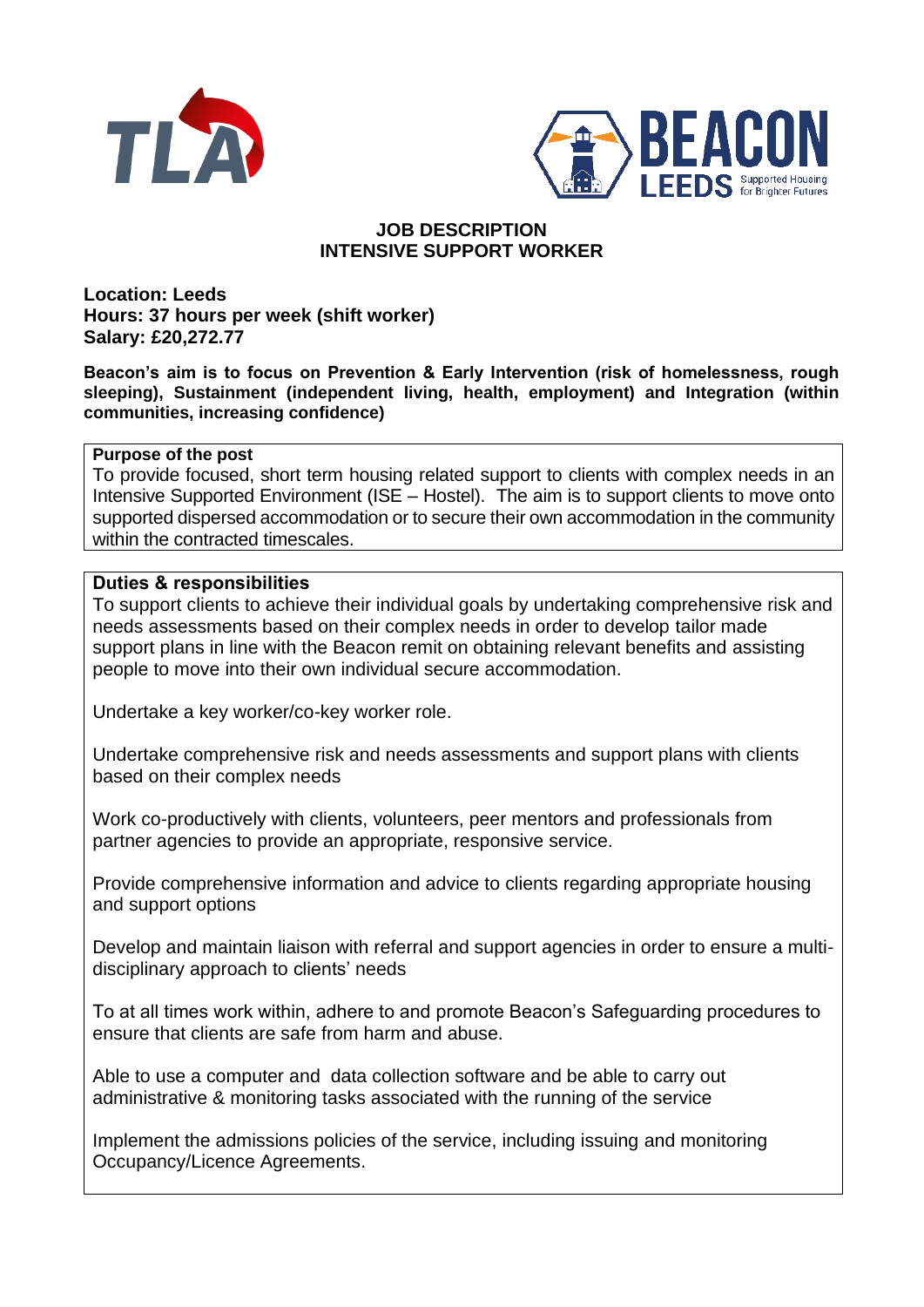Maintain relevant written/electronic confidential records in line with Data Protection legislation and Beacon policies and procedures.

Collect any rent and charges that are due from clients and to maintain accurate records of these in line with Beacon policies and procedures.

To undertake housing management duties in respect to room cleaning and preparation.

Address and report issues of anti-social behavior appropriately and inform line managers.

Report repairs and maintenance needs in line with Beacon procedures

Work at all times as part of a team, this includes working with other staff, attending team and staff meetings and developing a team work approach to all aspects of the organisation's work.

Be inducted, supervised, performance managed and appraised in line with the organisation's performance management policies and procedures

Meet individual performance standards as required against Beacon performance and contracted funding requirements.

Supervise the work of volunteers, students or work placements on a daily basis including supporting them to carry out support work tasks

Demonstrate a commitment to client participation in line with Beacon policies and procedures.

Be responsible for own personal learning and development where appropriate and undertake training, both mandatory and optional, to increase knowledge, skills and awareness

Promote client empowerment and peer mentoring

Promote and work within financial policies and procedures with clients regarding personal charge collection and arrears control

Represent the service positively and professionally at organisational and external meetings

Operate within the aims, policies and practices of the organisation at all times and to be committed to and promote the organisation's equal opportunities and anti-discriminatory policies

Provide information about the organisation as a whole and in particular the Beacon Service to people/agencies interested in the organisation's work

Undertake any other duties commensurate with the post as determined by the organisation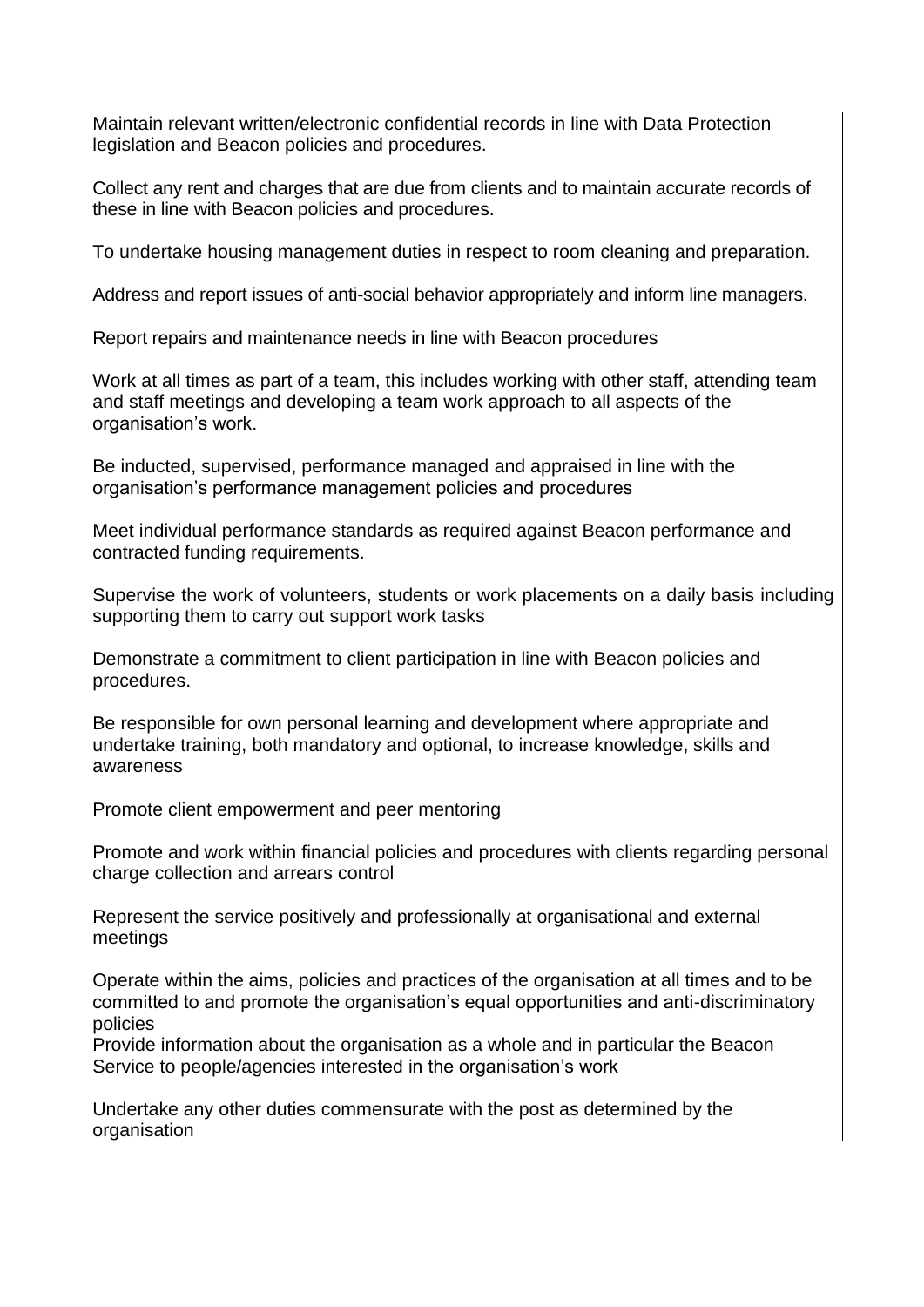#### **Specific requirements of the post**

Able to work a flexible pattern that encompasses early & late shifts, weekends and bank holidays according to the needs of the service. Shift changes may be required at short notice as will covering at other parts of the Beacon Intensive Support Service.

### **Physical conditions**

Some light lifting and cleaning of accommodation is occasionally required.

### **Social conditions**

We reserve the right to move staff to other areas within the Beacon service as and when required so as to meet organisation requirements.

### **Qualifications**

An NVQ Level 3 in IAG, Housing, Management and Health and Social Care or equivalent is desirable.

### **Special requirements**

Beacon requires applicants to disclose all criminal convictions and cautions; no matter how long ago they occurred and regardless of whether the offences were committed as a juvenile or adult. The organisation undertakes an Enhanced Disclosure & Barning Service (DBS) check for all successful candidates and a confirmed offer of employment is dependent upon a satisfactory response from the DBS.

Written May 2018. Next Review: By May 2021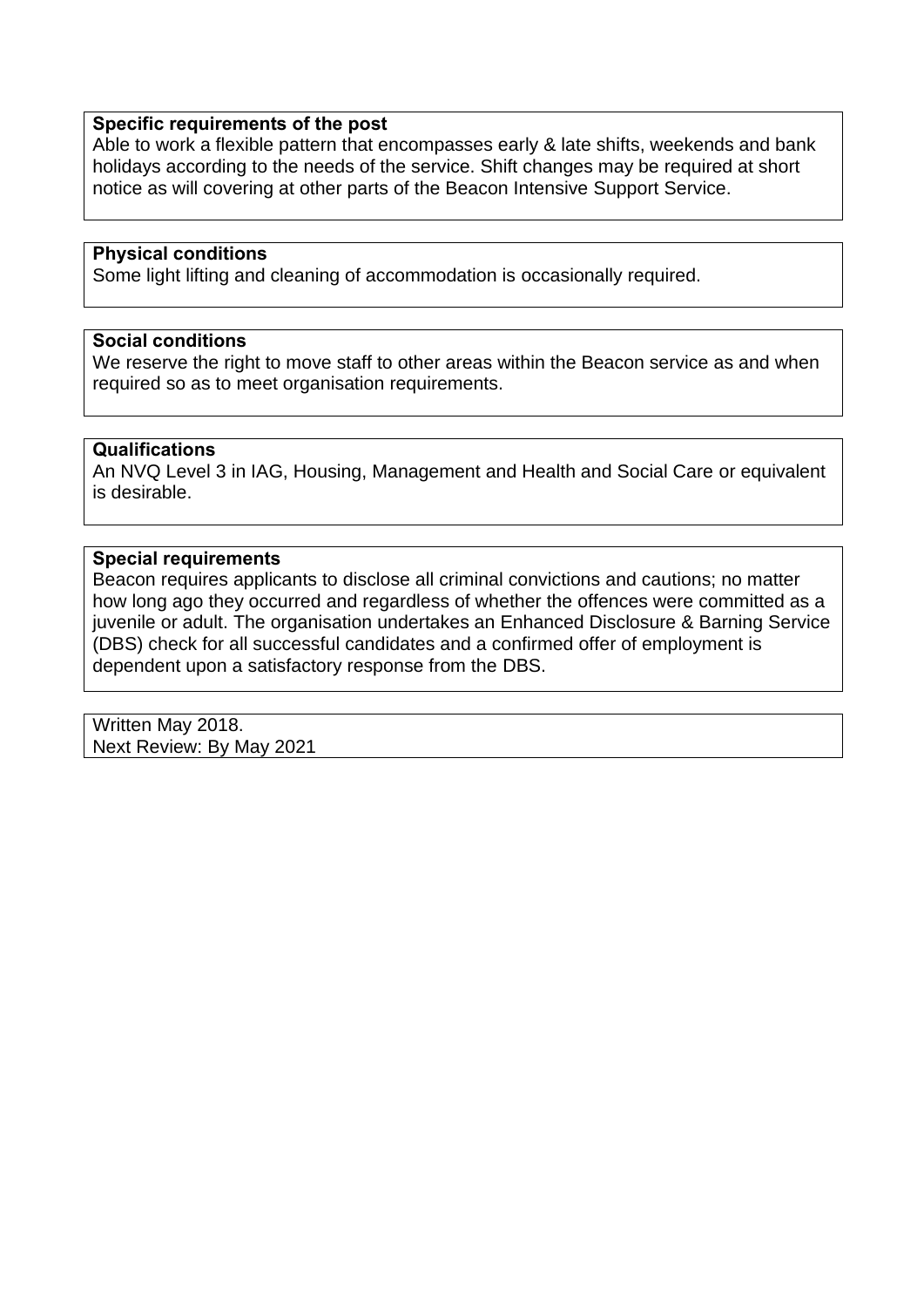



## **PERSON SPECIFICATION INTENSIVE SUPPORT WORKER**

Detailed below are the essential and desirable criteria required of applicants for the above post. The "Essential Requirements" indicate the minimum requirements, whilst the "Desirable Requirements" are additional attributes to enable the applicant to perform the duties of the post more effectively, or with little or no training. They are not essential but may be used to distinguish between acceptable candidates

## **ESSENTIAL REQUIREMENTS**

### **Experience**

- Of working effectively with people who have complex needs in either a paid or voluntary capacity
- Of working effectively with voluntary and statutory agencies
- Of key working, risk management and support planning processes
- Housing management e.g. familiar with Housing Benefit issues, voids management, tenancy agreements, re-housing processes)

## **Qualifications**

• Good literacy & Numeracy skills

### **Skills**

- Good written and verbal communication skills incorporating the ability to communicate with people
- Ability to use a computer, particularly Word and Outlook
- An understanding of the need for confidentiality and data protection when dealing with confidential information
- Ability to assess risk and need and plan for positive goals and outcomes
- Ability to respond appropriately to conflict and challenging behaviour
- Adhere to and work within policies and procedures
- Excellent organisational skills including time management, planning and working under own initiative

### **Knowledge**

- The issues relating to homelessness and vulnerability
- An understanding of, commitment to and ability to work within Safeguarding policies and procedures